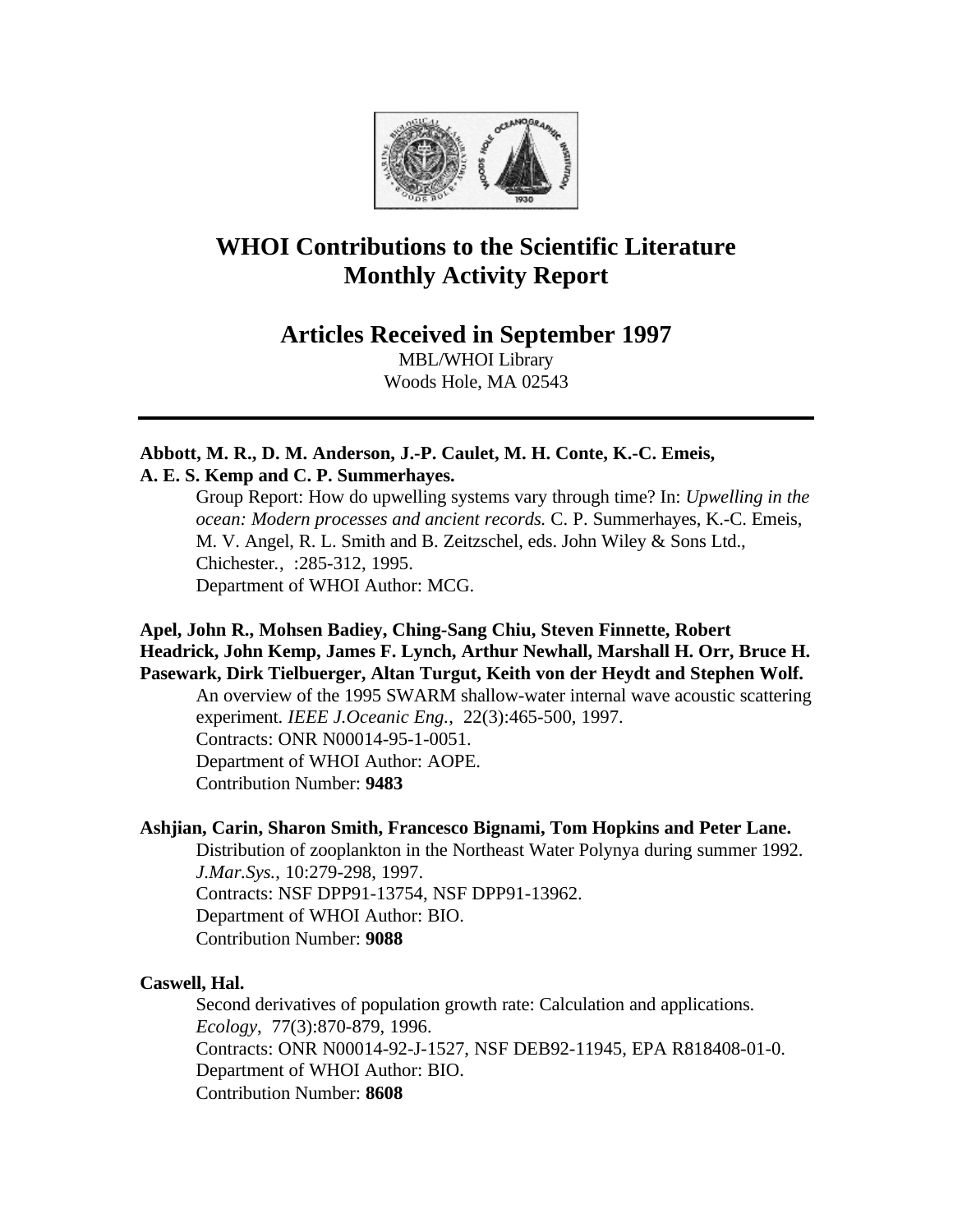### **Chave, Alan D.**

Seafloor geomagnetic observatories. In: *BOREHOLE: A plan to advance postdrilling, sub-seafloor science.* Workshop sponsored by JOI at RSMAS, Miami, FL December 13-14, 1994., :76-57, 1996. Department of WHOI Author: GEOL.

#### **Chave, Alan D., Douglas S. Luther and Jean H. Filloux.**

Observations of the boundary current system at 26.5 $\degree$  N in the subtropical north Atlantic ocean. *J.Phys.Oceanogr.*, 27:1827-1848, 1997. Contracts: NSF OCE89-11977, NOAA Grant NA16-RC-0545, Office of Global Programs. Department of WHOI Author: GEOL. Contribution Number: **9453**

## **Chu, Dezhang, Kevin L.Williams, Dajun Tang and Darrel R. Jackson.**

High frequency bistatic scattering by sub-bottom gas bubbles. *J.Acoust.Soc.Am.*, 102(2):806-814, 1997. Contracts: NRL N00014-95-1-G904, Coastal Benthic Boundary Layer Special Research Program. Department of WHOI Author: AOPE. Contribution Number: **9421**

# **Curry, William B.**

Late Quarternary deep circulation in the western Equatorial Atlantic. In: *The South Atlantic: Present and past circulation.* G. Wefer, W. Berger, G. Siedler and D. Webb, eds. Springer-Verlag, Berlin. 644 pp. 1997. Contracts: NSF OCE91-16303. Department of WHOI Author: GEOL. Contribution Number: **9020**

### **Dadou, I., V. Garcon, V. Andersen, G. R. Flierl and C. S. Davis.**

Impact of the north equatorial current meandering on a pelagic ecosystem: A modeling approach. *J.Mar.Res.*, 54:311-342, 1996. Contracts: ONR N00014-92-J-1527, NSF/NOAA GLOBEC NA36-6-PO289, Centre National de la Recherche Scientifique. Department of WHOI Author: BIO.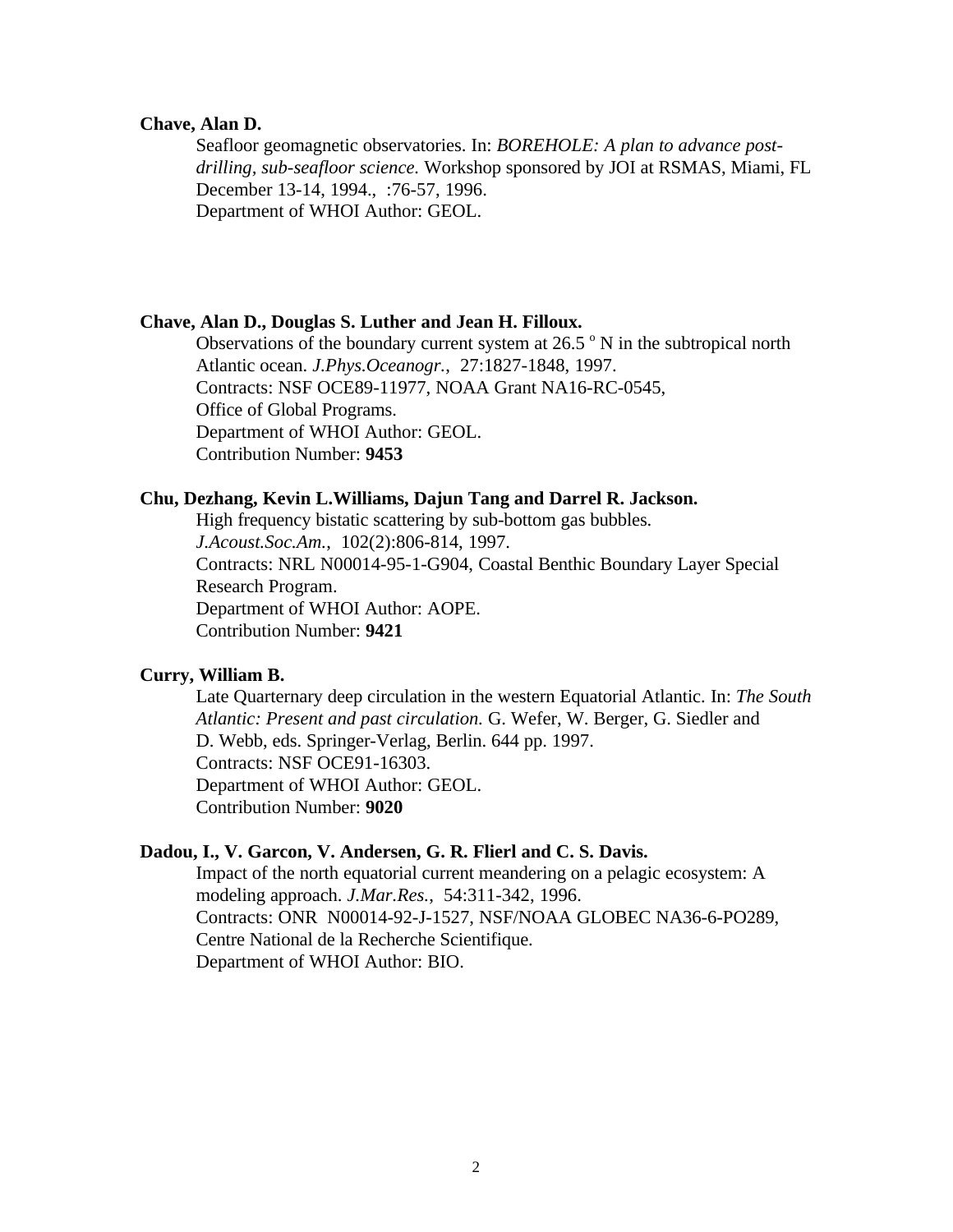## **Fletcher, Stacia, Burney J. Le Boeuf, Daniel P. Costa, Peter L. Tyack and Susanna B. Blackwell.**

Onboard acoustic recording from diving northern elephant seals. *J.Acoust.Soc.Am.*, 100(4):2531-2539, 1996. Contracts: ONR N00014-94-1-0455, SIO ARPA MDA 972-93-1-003, Meyers Trust, G.E. Macgowan Trust. Department of WHOI Author: BIO. Contribution Number: **9249**

#### **Hall, Melinda M., Michael McCartney and J. A. Whitehead.**

Antarctic bottom water flux in the equatorial western Atlantic. *J.Phys.Oceanogr.*, 27:1903-1926, 1997. Contracts: NSF OCE91-05834. Department of WHOI Author: PO. Contribution Number: **9376**

#### **Hogg, Nelson G., W. Brechner Owens, Gerold Siedler and Walter Zenk.**

Circulation in the deep Brazil Basin. In: *The South Atlantic: Present and past circulation.* G. Wefer, W. Berger, G. Siedler and D. Webb, eds. Springer-Verlag, Berlin. 644 pp*.* 1997. Contracts: NSF OCE90-04396, NSF OCE90-04864, Deutsche Forschungsgemeinschaft (Si 111/38-1, Si 111/39-1, Ze 145/6), Bundeministerium fur Forschung und Technologie. Department of WHOI Author: PO. Contribution Number: **8880**

## **Kleppel, G. S., Cabell S. Davis and Kevin Carter.**

Temperature and copepod growth in the sea: A comment on the temperaturedependent model of Huntley and Lopez. *Am.Nat.*, 148:397-406, 1996. Contracts: NSF DPP 92-22715, Florida Department of Natural Resources. Department of WHOI Author: BIO.

#### **McGraw, James B. and Hal Caswell.**

Estimation of individual fitness from life-history data. *Am.Nat.*, 147(1):47-64, 1996. Contracts: NSF DEB92-20873, NSF DEB92-11945, EPA R81-8408-010. Department of WHOI Author: BIO. Contribution Number: **8626**

## **Meyer, Peter S. and Wilfred B. Bryan.**

Petrology of basaltic glasses from the tag segment: Implications for a deep hydrothermal heat source. *Geophys.Res.Lett.*, 23(23):3435-3438, 1996. Contracts: NSF OCE89-11687. Department of WHOI Author: GEOL.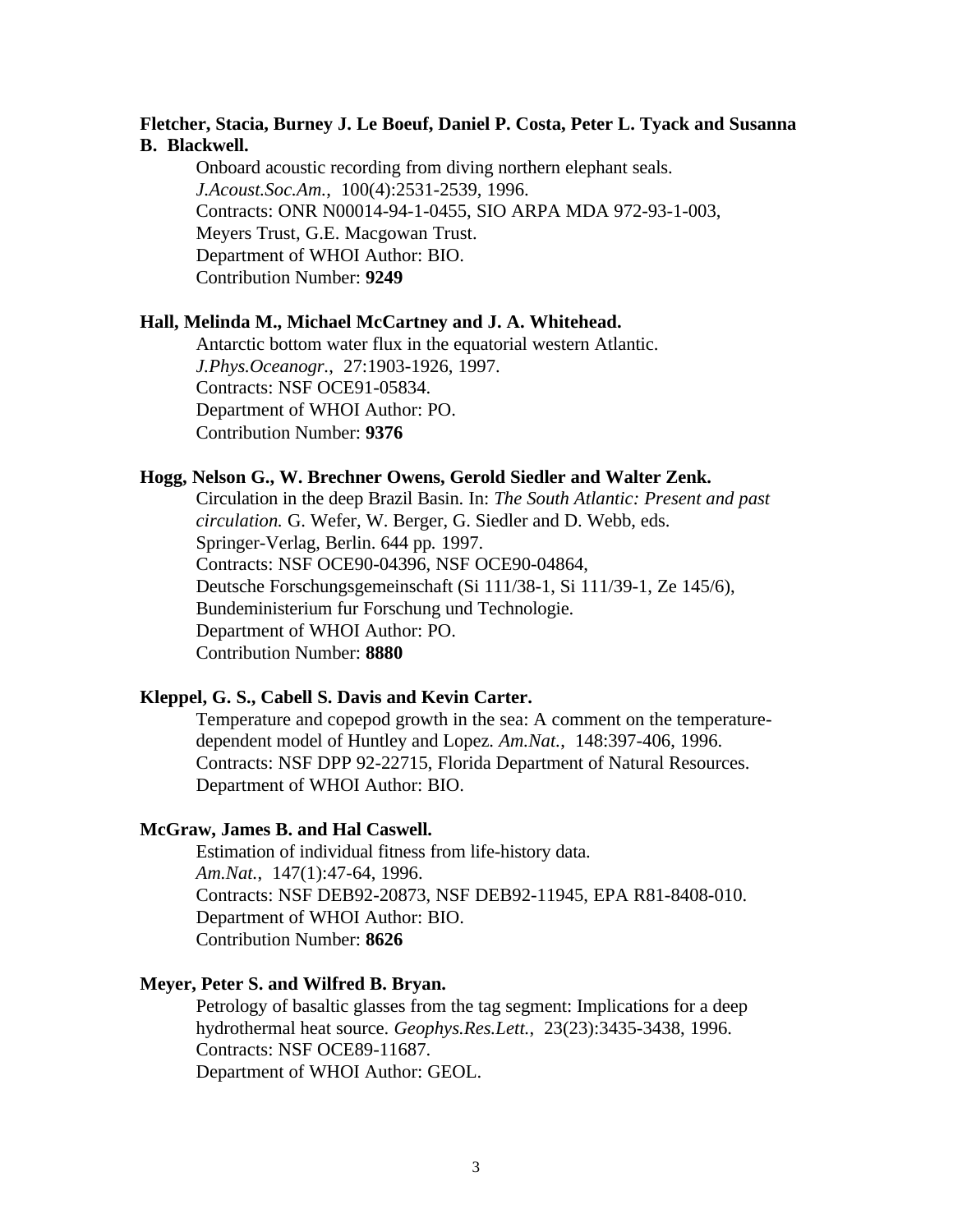#### **Mills, C. E., P. R. Pugh, G. R. Harbison, and S. H. D. Haddock.**

Medusae, siphonophores and ctenophores of the Alboran Sea, south western Mediterranean. *Sci.Mar.*, 60(1):145-163, 1996. Department of WHOI Author: BIO.

### **Mullineaux, L. S., S. L. Kim, A. Pooley and R. A. Lutz.**

Identification of archaeogastropod larvae from a hydrothermal vent community. *Mar.Biol.*, 124:551-560, 1996. Contracts: NSF OCE90-19575, NSF OCE93-15554, Mellon Award, WHOI Education Office. Department of WHOI Author: BIO. Contribution Number: **9021**

## **Ohta, Kazuhiko and George V. Frisk.**

Modal evolution and inversion for seabed geoacoustic properties in weakly range-dependent shallow-water waveguides. *IEEE J.Oceanic Eng.*, 22(3):501-521, 1997. Contracts: ONR N00014-96-1-0422. Department of WHOI Author: AOPE. Contribution Number: **9423**

#### **Pineda, Jesus.**

An internal tidal bore regime at nearshore stations along western U.S.A.: Predictable upwelling within the lunar cycle. *Cont.Shelf Res.,* 15:1023-1041, 1995. Department of WHOI Author: BIO.

### **Purdy, G. M. and A. M. Dziewonski.**

Towards a permanent network of ocean floor seismological observatories. In: *BOREHOLE: A plan to advance post-drilling, sub-seafloor science.* Workshop sponsored by JOI at RSMAS, Miami, FL December 13-14, 1994., :75-76, 1996. Department of WHOI Author: GEOL.

#### **Scheltema, R. S., I. P. Williams and P. S. Lobel.**

Retention around and long-distance dispersal between oceanic islands by planktonic larvae of benthic gastropod Mollusca. *Amer.Malacol.Bull.*, 12:67-75, 1996. Contracts: NSF OCE 86-14579, NSF OCE 80-09554, NSF OCE 81-17891. Department of WHOI Author: BIO. Contribution Number: **9292**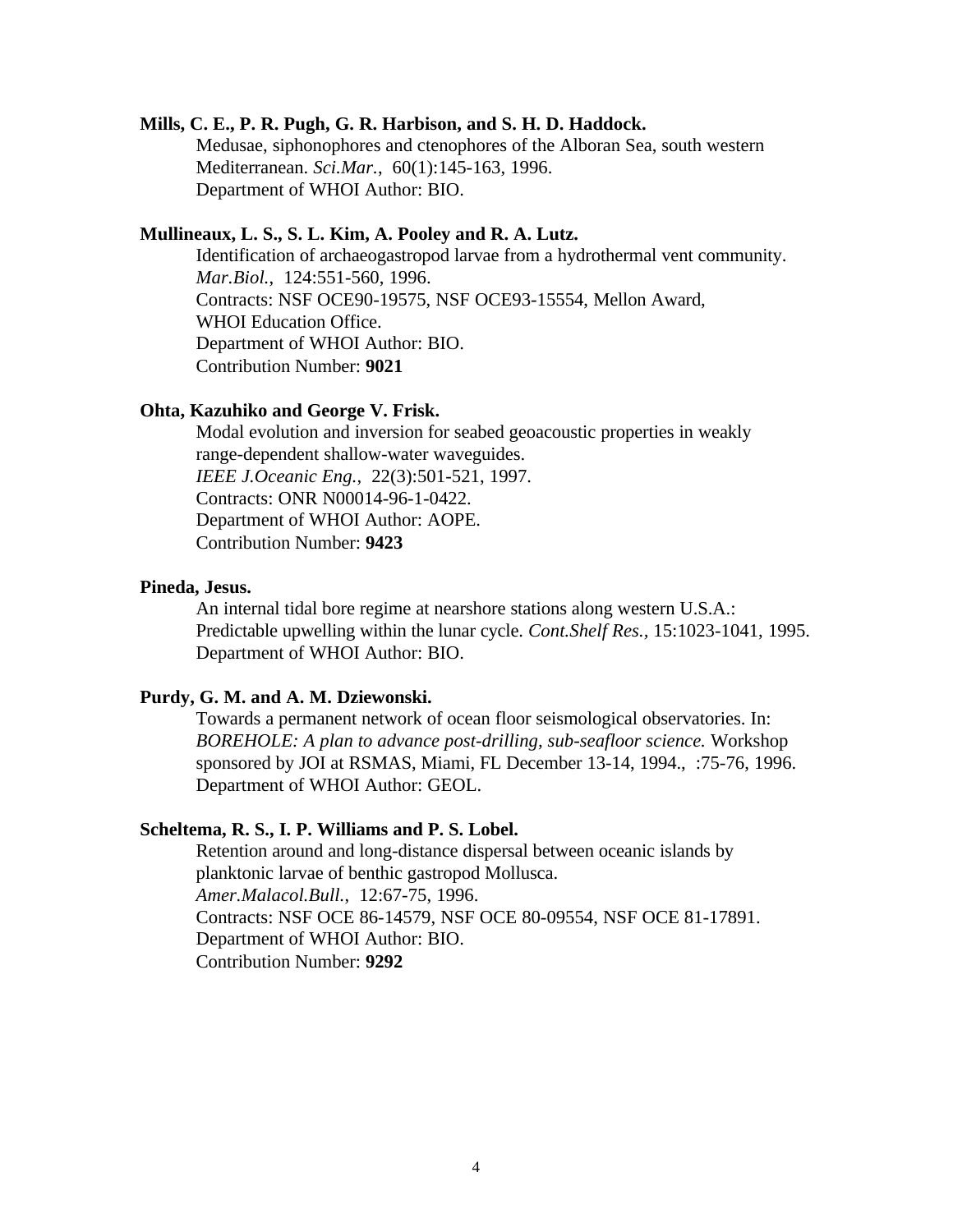#### **Scheltema, Rudolf S., James A. Blake and Isabelle P. Williams.**

Planktonic larvae of Spionid and Chaetopterid Polychaetes from off the west coast of the Antarctic Peninsula. *Bull.Mar.Sci.*, 60(2):396-404, 1997. Contracts: NSF OPP-92-18850, NSF OCE92-01499. Department of WHOI Author: BIO. Contribution Number: **9124**

#### **Stephen, Ralph.**

Porosity and scale issues in seafloor structure. In: *BOREHOLE: A plan to advance post-drilling, sub-seafloor science.* Workshop sponsored by JOI at RSMAS, Miami, FL December 13-14, 1994. :78, 1996. Department of WHOI Author: GEOL.

### **Stephen, Ralph.**

Notes on CORK design. In: *InterRidge Active Processes. Working group workshop report: Event Detection and Response and A Ridge-Crest Observatory.* Paris, France. January 16th - 18th, 1995. 1996. Department of WHOI Author: GEOL.

## **Stephen, Ralph.**

A very low frequency ambient noise beneath the seafloor. In: *BOREHOLE: A plan to advance post-drilling, sub-seafloor science.* Workshop sponsored by JOI at RSMAS, Miami, FL December 13-14, 1994. :12-14, 1996. Department of WHOI Author: GEOL.

## **Tanner, Roger L., Barbara Zielinska, Ewa Uberna, Gregory Harshfield and Ann P. McNichol.**

Concentrations of carbonyl compounds and the carbon isotopy of formaldehyde at a coastal site in Nova Scotia during the NARE summer intensive. *J.Geophys.Res.*, 101(D22):28961-28970, 1996. Contracts: NSF OCE80-1015. Department of WHOI Author: GEOL.

#### **Tayasu, Ichiro, Nanako Shigesada, Hiroshi Mukai and Hal Caswell.**

Predator-mediated coexistence of epiphytic grass shrimp that compete for refuges. *Ecol.Model.*, 84:1-10, 1996. Contracts: NSF OCE91-15562, NSF INT91-16334. Department of WHOI Author: BIO. Contribution Number: **8450**

## **Valiela, Ivan, Paulette Peckol, Charlene D'Avanzo, Kate Lajtha, James Kremer, W. Rockwell Geyer, Ken Foreman, Douglas Hersh, Brad Seely, Tatsu Isaji and Rick Crawford.**

Hurricane Bob on Cape Cod. *Am.Sci.*, 84(2):154-165, 1996. Department of WHOI Author: AOPE.